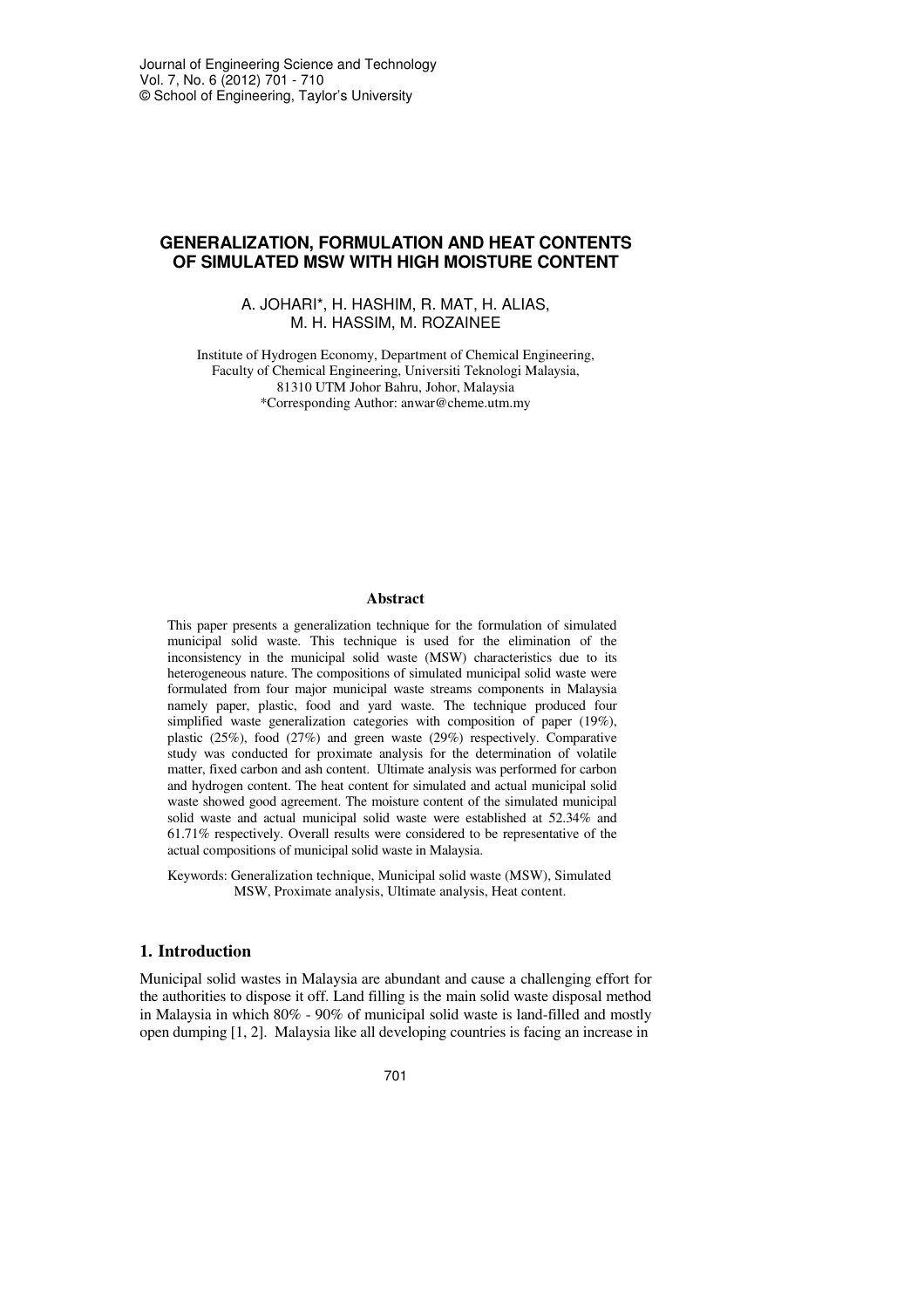| <b>Nomenclatures</b> |                             |  |  |  |  |
|----------------------|-----------------------------|--|--|--|--|
| CV                   | Calorific values, kJ/kg     |  |  |  |  |
| <b>HHV</b>           | High heating value, kJ/kg   |  |  |  |  |
| LHV                  | Low heating value, kJ/kg    |  |  |  |  |
| <b>MSW</b>           | Municipal solid waste       |  |  |  |  |
| $\boldsymbol{n}$     | Number of moles             |  |  |  |  |
| Greek Symbols        |                             |  |  |  |  |
| $\Delta H_{\rm v}$   | Heat of vaporization, kJ/kg |  |  |  |  |

the generation of municipal solid waste (MSW) and the problem of managing this waste is also on the increase. The peninsular Malaysia (i.e. Kuala Lumpur and 11 of the 13 states in the country) generates about 17,000 tonnes of domestic waste per day or 6.2 million tonnes/year and the amount per capita varies between 0.5-0.8 kg/day and has increased to 1.7 kg/day in big cities [2-6]. The increase in municipal solid waste is an indication of the progress of Malaysia towards developed nation.

Municipal solid waste in Malaysia is generally land-filled but alternative method of solid waste disposal system is in need due to steady increase of municipal solid waste generation annually in Malaysia. Combustion and gasification are seen as potential alternatives to resolve this waste management issue and growing number of local waste incineration facilities have successfully adopted these techniques. Research on the combustion or gasification studies of MSW are difficult to be conducted in a full scale furnaces due to heterogeneous nature of waste compositions and expensive design, construction and commissioning stages. In the formulation of the simulated MSW, primary factors such as the actual MSW compositions, moisture content of waste, heating values, proximate and ultimate analyses are looked into as these factors are then compared to the properties of the simulated MSW. The aim of the formulation of simulated MSW is to prepare a test fuel that could be used and accepted in the laboratory scale combustors. It simplifies the waste streams significantly and gives an insight and improvement on the combustion and gasification reactions of actual MSW in commercial furnaces.

Efforts had been made by researchers to simulate the characteristics of MSW compositions of their respective countries using laboratory scale combustors. The formulation of the simulated municipal solid waste in China by was based on actual municipal solid waste composition which mainly consists of vegetable, sand and paper card with similar ash, moisture, fixed carbon contents as actual MSW [7]. A technique for the formulation of the simulated MSW in the United Kingdom was presented [8]. The major fuel in the simulated waste consisted of cardboard and vegetable and the weight ratio between the cardboard and vegetable was 1.85:1 which is in accordance to the ratio between paper and food content in a typical United Kingdom municipal solid waste. The chemical and physical characteristics of a synthetic fuel which represented the collective composition of municipal solid waste in the United States were presented [9]. The majority of fuel consisted of paper and wood whilst low density polyethylene was chosen to represent the plastic polymer and iron represented the metal content. Animal feed and water simulated the waste food organic contents and the inert component, silica made-up the rest of the fuel. The fuel was made in three stages: (i) waste components mixing (ii) size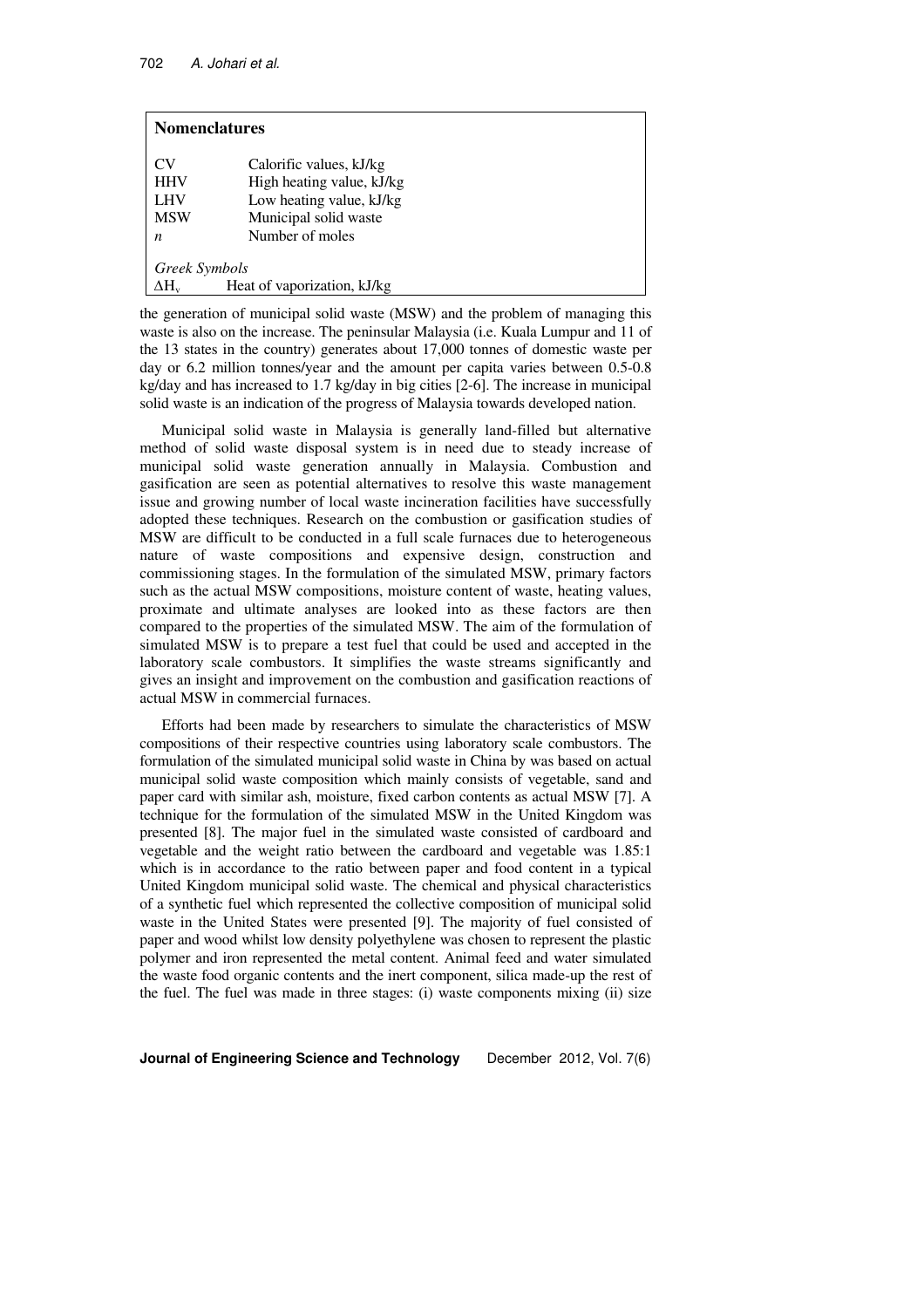reduction by shredding, (iii) compaction into cylindrical pellets of 2.5 cm diameter and approximated length of 5 cm. Technical feasibility of a fluidized bed for burning of high moisture municipal solid waste was presented [10]. Pre-dried chicken manure pellets were used and water was added to generate the required percentage of moisture content. Combustion of substitution fuels that were made from compressed mixes of cardboard and polyethylene was also highlighted [11]. These two materials represent the two classical classes of waste components.

Knowledge of the physical characteristics and chemical composition of municipal solid waste are crucial as these parameters influence the overall behaviour of the combustion system. Municipal solid waste for example comprises of extreme variation of sizes and shapes, thus longer residence times are required to completely burn the waste. Physical and chemical characteristics of municipal solid waste are important in the design of a combustion system [12]. For example, information on the carbon, hydrogen and oxygen content of the municipal solid waste enables the calculation of air requirement for the complete combustion, excess air combustion or even starved air combustion (gasification), thus enabling the estimation of air compressor power and costing. Physical characteristic provides information of the waste itself such as the density of the waste which gives an indication of the mixing of the waste and air especially in a fluidized bed combustion system.

It is also important to determine the energy content or calorific values (CV) of the solid waste. The energy content of any material such as solid waste is a function of many parameters, namely physical composition of the waste, moisture content and ash content. It can also be used as an indicator to determine the quality of the fuel and a high caloric value is an indication of a high quality fuel. Municipal solid waste is a low quality fuel compared to other biomass waste such as rice husk and coffee husk. The low quality of municipal solid waste as a fuel is due to its high moisture content. High moisture content reduces the calorific values of waste. High moisture content can lead to poor ignition and reduce the combustion temperature and hinder the combustion of reaction products, thus affecting the quality of combustion.

Most of the work in the formulation of simulated MSW is based on country specific, thus not representative to the Malaysian MSW compositions and proper preparation technique of simulated MSW is important in simulating the actual MSW. The long term goal is to prepare a substitution fuel for the combustion and gasification studies and the evaluation of kinetics and reactions mechanisms. In line with the issues mentioned, the objective of this work is to simulate the physical and chemical characteristics of Malaysian MSW due to reasons associated with its heterogeneous and inconsistent compositions and varying sizes. The in-house waste characteristic study of Malaysian capital, Kuala Lumpur municipal solid waste was carried out for a year and the four commonly waste compositions in the Malaysian waste streams were identified as paper  $(23.12\%)$ , plastic  $(17.65\%)$ , food  $(25.24\%)$ and green waste (26.29%) and used as a basis for this study [13].

#### **2. Methodology**

The formulation of the simulated MSW was based on data gathered from the actual municipal solid waste characteristic study conducted in Kuala Lumpur in 2001 [13]. Proximate analysis was conducted to determine the moisture content, volatile matter, ash and fixed carbon. Ultimate analysis was carried out to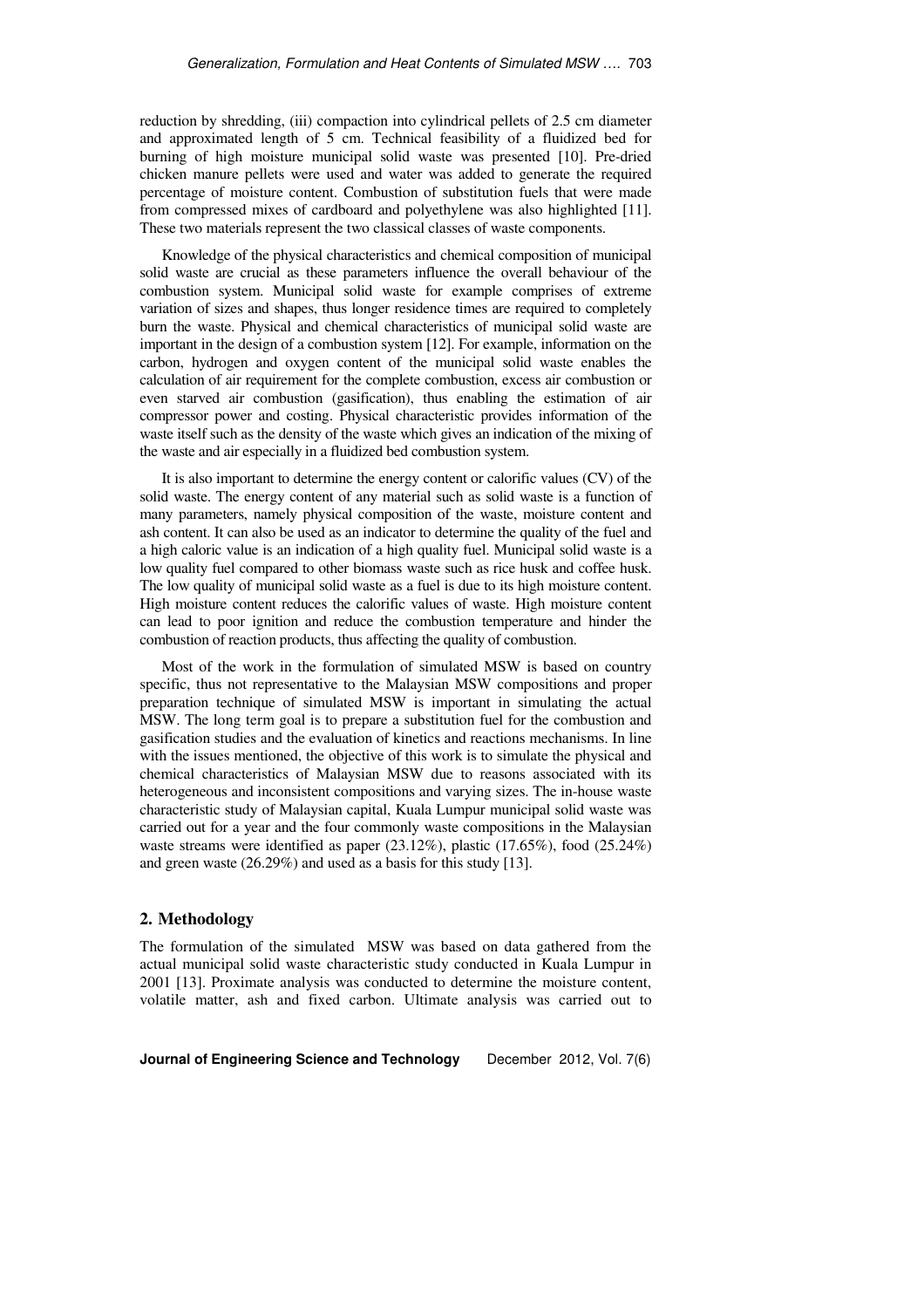determine the chemical elements that make up the sample namely carbon content, hydrogen content and oxygen content. The method was separated into three segments namely; (1) Formulation and waste generalization technique of simulated MSW and (2) Physical and chemical properties of simulated MSW (3) Determination of heat content.

## **2.1. Formulation and waste generalization technique**

The categorization and simplification of actual MSW compositions were first carried out and four main categories were chosen namely food waste, plastic, paper and green waste. Other wastes are discarded from the analysis because of little effect on the overall characteristics of MSW. The procedure was then followed by the categorization and formulation of simulated MSW in which four categories of wastes were selected. The simulated waste components were derived from rice boiled waste from restaurant for food waste, plastic film from plastic recycling factory for plastic waste, shredded paper waste from office for paper waste and vegetable waste from wet market for green waste. Lastly, the normalization technique was applied to calculate the percentage composition of the generalized simulated MSW.

## **2.2. Determination of physical and chemical properties of simulated MSW**

Individual proximate and ultimate analysis of simulated MSW component was first carried out. Tests of interests for the proximate analysis were volatile matter, fixed carbon and ash contents. The tests were followed by the ultimate analysis with the determination of carbon and hydrogen contents. The total proximate and ultimate analyses for the simulated MSW were determined by the multiplication of individual proximate and ultimate analyses to that of the respective individual waste percentage of the simulated MSW.

## **2.3. Determination of heat content**

Comparison studies were also conducted for heat content of simulated MSW to that of actual MSW. Two terms of calorific values were used to describe the heat contents; High Heating Value (HHV) and Low Heating Value (LHV). The HHV is also known as the gross calorific value or gross energy. It is defined as the amount of heat released by a specified quantity once it is combusted and the products have returned to a temperature of 25○C. The HHV takes into account the latent heat of vaporization of water in the combustion products. The HHV of waste is estimated by Dulong Equation;

HHV (kJ/kg) = 33801 (C) + 144158  $\{(H) - 0.125 (O)\}$  + 9413 (S) (1)

where  $(C)$ ,  $(H)$ ,  $(O)$  and  $(S)$  are the carbon, hydrogen and oxygen content (dry basis) respectively.

Low Heating Value (LHV) is also known as net calorific value of a fuel. It is defined as the amount of heat released by combusting a specified quantity and the final temperature of the combustion products is above the boiling point of water ( $100^{\circ}$ C). The LHV assumes the latent heat of vaporization of water in the fuel and the reaction products is not recovered. Therefore, to calculate a LHV of a fuel from a HHV or vice versa, the moles of water produced when a mole of fuel is burned must be determined. Hence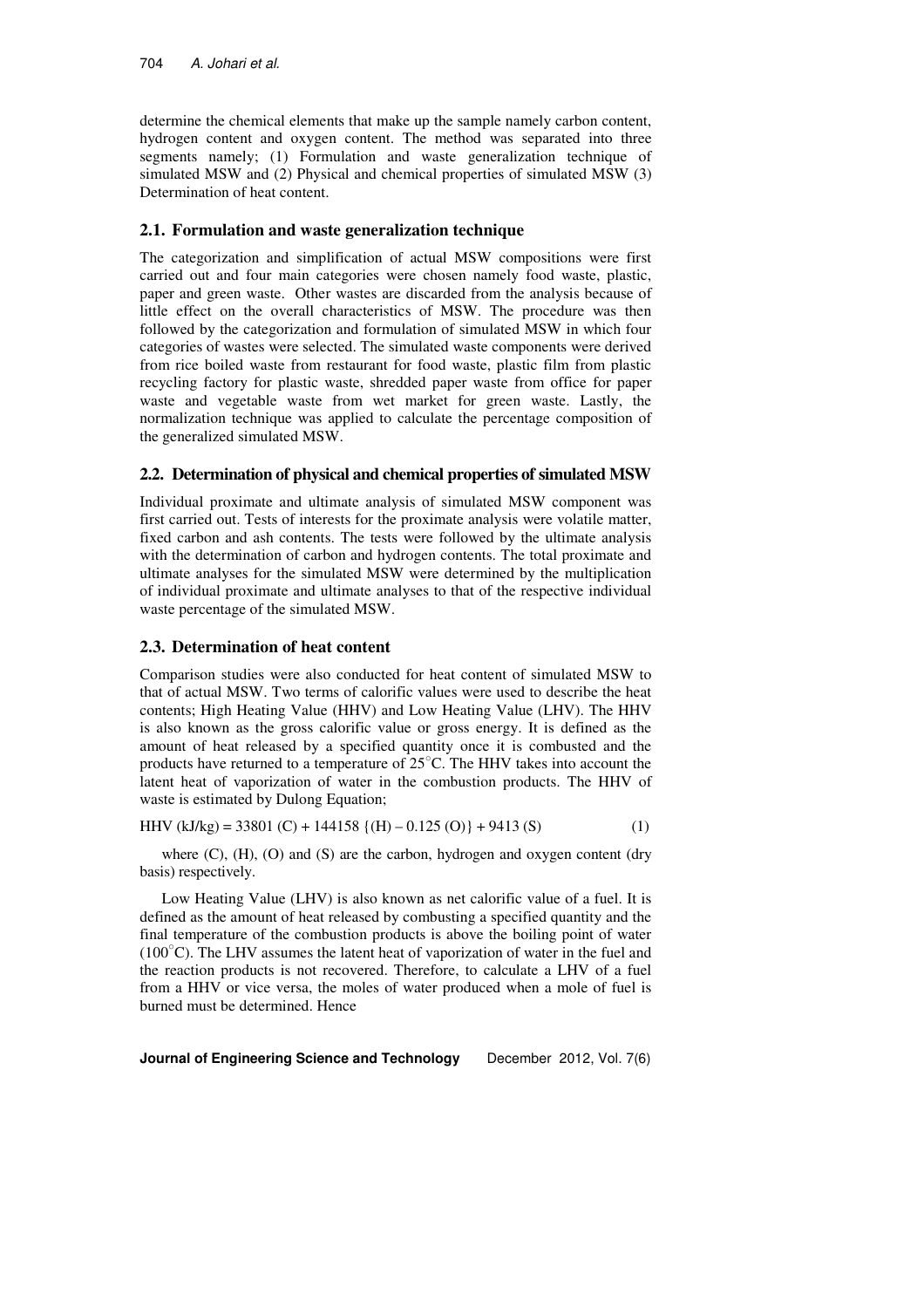| $HHV = LHV + n\Delta H_v (H_2O, 25^{\circ}C)$           |  |
|---------------------------------------------------------|--|
| The heat of vaporization of water at $25^{\circ}$ C is; |  |

$$
\Delta H_v \left( H_2 O, 25^{\circ} \text{C} \right) = 44.013 \text{ kJ/mol or } 2.445 \text{MJ/kg}
$$
 (3)

Efforts were also made to compare of the calorific values (HHV and LHV) of simulated MSW and actual MSW in as received basis.

#### **3. Results and Discussion**

### **3.1. Formulation and waste generalization of simulated MSW**

Waste generalization technique was used to reduce the waste composition in the municipal solid waste into only four main categories; paper, plastic, food and green waste. These compositions were used as a basis for the formulation of simulated MSW. The formulation of the simulated MSW was based on data gathered from the actual municipal solid waste characteristic study conducted in Kuala Lumpur in 2001 [13] and comparison was also made for residual medium income municipal solid waste characteristic in Kuala Lumpur [5]. Table 1 shows the generalized simulated MSW.

| <b>Municipal</b>   | <b>Municipal</b>   | <b>Municipal</b>   | <b>Individual</b> | <b>Generalized</b> |  |  |  |
|--------------------|--------------------|--------------------|-------------------|--------------------|--|--|--|
| <b>Solid Waste</b> | <b>Solid Waste</b> | <b>Solid Waste</b> | Waste             | <b>Simulated</b>   |  |  |  |
| Category           | $[5] (\%)$         | $[13] (\%)$        | $(\%)$            | $MSW(\%)$          |  |  |  |
| Food               | Food /organic      | Food waste         | 25.24             | 27                 |  |  |  |
|                    | $(38.42\%)$        | $(25.24\%)$        |                   |                    |  |  |  |
| <b>Plastic</b>     | Plastic            | Plastic            | 17.65             | 19                 |  |  |  |
|                    | $(20.04\%)$        | $(17.65\%)$        |                   |                    |  |  |  |
| <b>Paper</b>       | Mix paper          | Paper              | 23.12             | 25                 |  |  |  |
|                    | $(7.22\%)$         | $(13.55\%)$        |                   |                    |  |  |  |
|                    | News print         | Cardboard          |                   |                    |  |  |  |
|                    | $(7.76\%)$         | $(4.34\%)$         |                   |                    |  |  |  |
|                    | High grade         | Diaper             |                   |                    |  |  |  |
|                    | paper (1.02%)      | $(5.22\%)$         |                   |                    |  |  |  |
|                    | Corrugated         |                    |                   |                    |  |  |  |
|                    | paper (1.75%)      |                    |                   |                    |  |  |  |
|                    | Diaper             |                    |                   |                    |  |  |  |
|                    | $(7.58\%)$         |                    |                   |                    |  |  |  |
| Green              | Yard waste         | Yard waste         | 26.29             | 29                 |  |  |  |
|                    | $(1.12\%)$         | $(8.55\%)$         |                   |                    |  |  |  |
|                    |                    | Fruit husk         |                   |                    |  |  |  |
|                    |                    | $(17.74\%)$        |                   |                    |  |  |  |
| <b>TOTAL</b>       |                    |                    | 92.30             | <b>100</b>         |  |  |  |

**Table 1. Generalized Simulated MSW.** 

The physical make-up and the origin of the simulated MSW for food, plastic, paper and green wastes categories were boiled rice waste from restaurant, plastic film from plastic recycling factory, shredded paper waste from office and vegetable waste from wet market respectively. Further tests were carried out to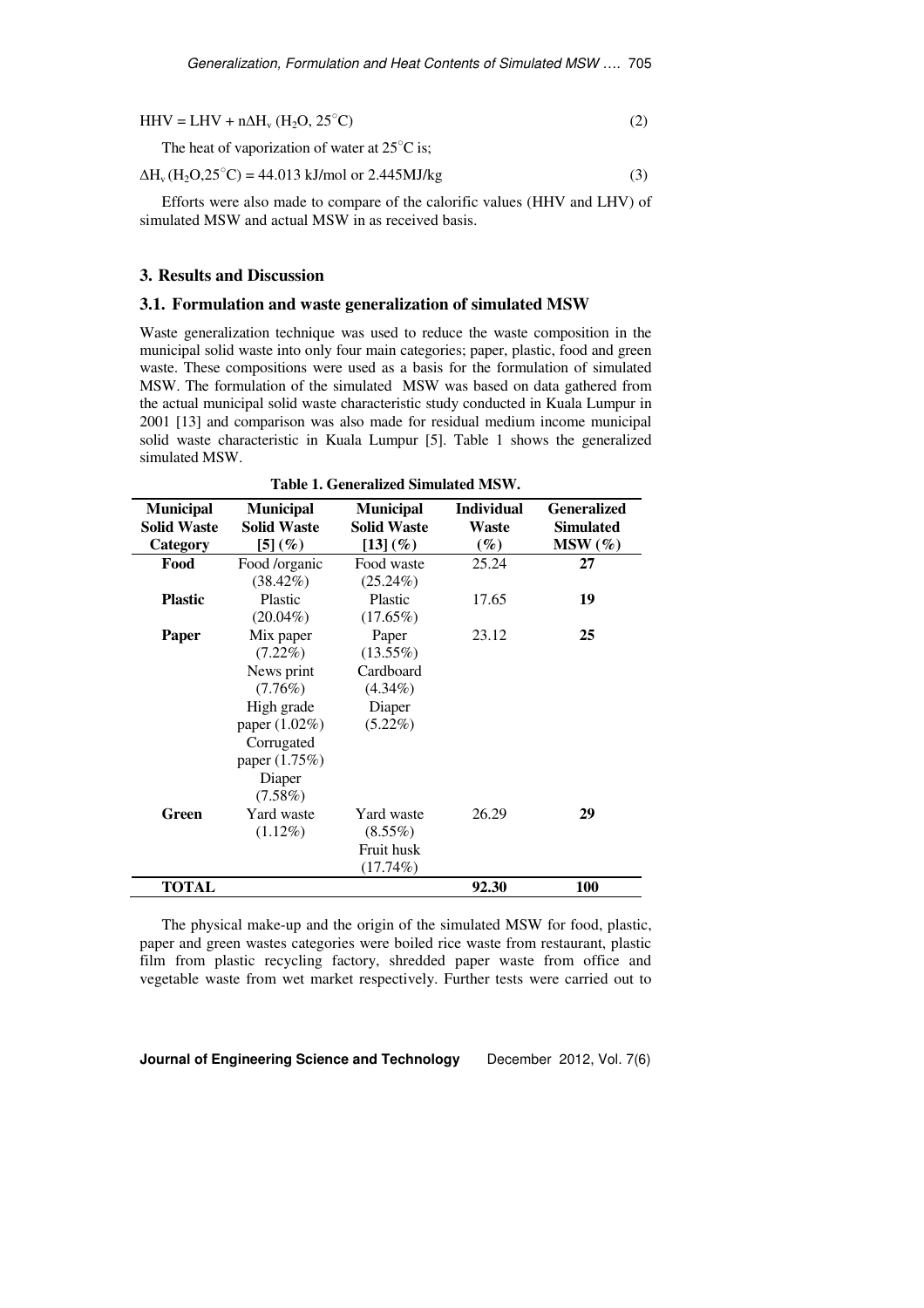verify the acceptability of the make-up samples. Figure 1 shows generalized simulated MSW weight composition.



**Fig. 1. Generalized Simulated MSW Weight Composition Composition.**

## **3.2. Physical, chemical and heat cont contents of simulated MSW**

Each individual waste component of the simulated MSW was later subjected to proximate and ultimate analyses for the determination of physical and chemical properties. Result of ash analysis for the simulated MSW is shown in Fig. 2.





Oxygen content was calculated from equation shown below<br> $(4)$ 

 $O = 100 - (C + H + ash)$ 

Other chemical substances such as N and S were omitted since their amount was too little and neglected for ease of calculations. Figure 3 shows the results on the ultimate analysis (C, H and O) for individual simulated MSW component.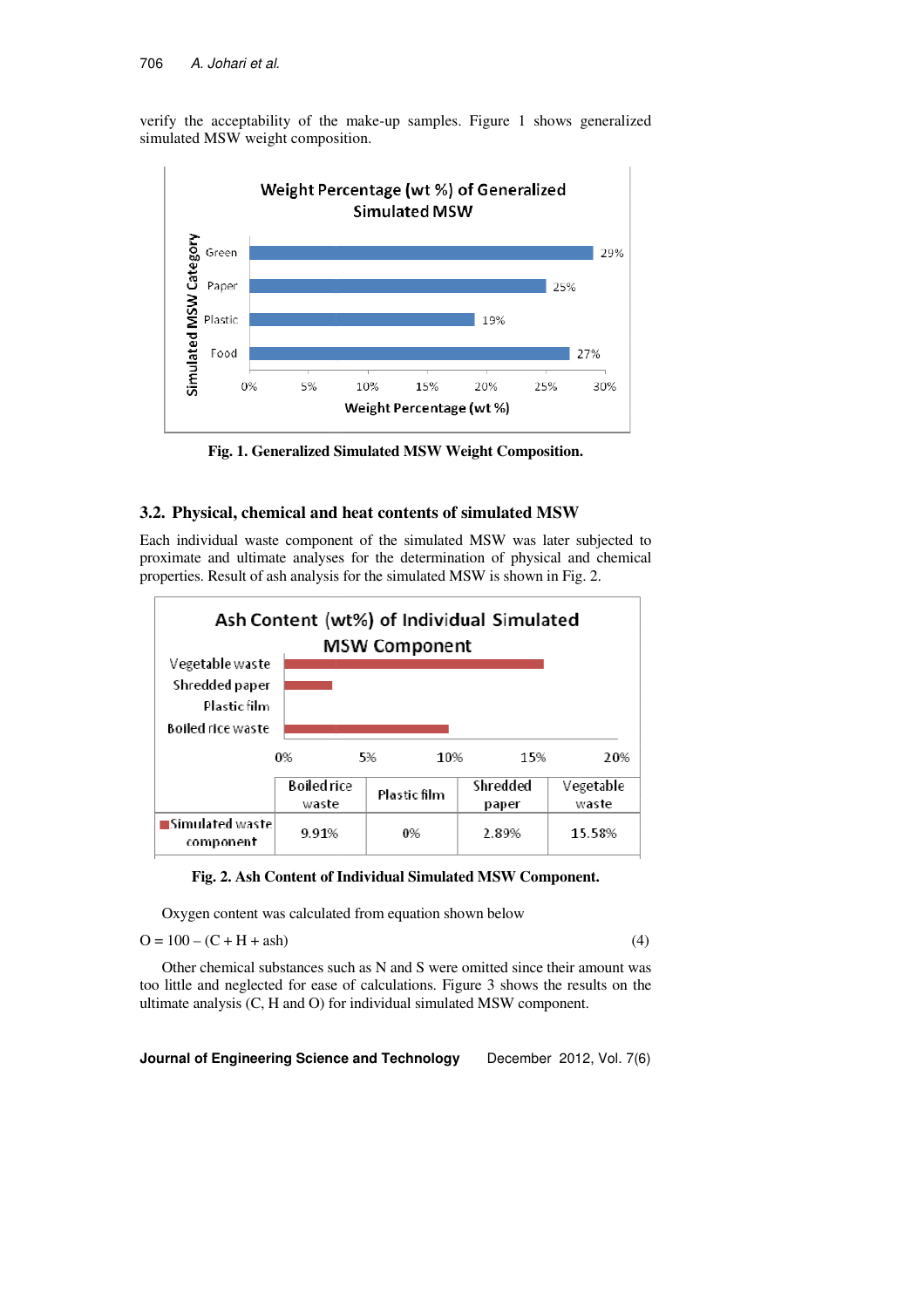

**Fig. 3. Results on Ultimate Analysis of Individual Simulated MSW Component.**

Multiplying the values of C, H and O of the individual simulated MSW with their respective composition  $(\%)$ , yielded the total C, H and O of the simulated MSW. Example calculation for carbon content is as follows;

$$
C = \left(\frac{43.39}{100}\right)\left(\frac{27}{100}\right) + \left(\frac{39.33}{100}\right)\left(\frac{19}{100}\right) + \left(\frac{85.71}{100}\right)\left(\frac{25}{100}\right) + \left(\frac{35}{100}\right)\left(\frac{29}{100}\right) \tag{5}
$$

 $C = 50.77 \%$ 

Comparison on the ultimate analysis between the simulated and actual MSW [5, 13] is shown in Table 2.

**Table 2. Ultimate Analysis of Simulated and Actual MSW.** 

| <b>Waste Type</b>                 | Carbon $(\% )$ | Hydrogen $(\%)$ | Oxygen $(\%)$ |
|-----------------------------------|----------------|-----------------|---------------|
| <b>Municipal Solid Waste [13]</b> | 47.71          | 6.66            | 34.67         |
| <b>Municipal Solid Waste [5]</b>  | 46.11          | 6.86            | 28.12         |
| <b>Simulated MSW</b>              | 50.77          | 8.10            | 33.39         |

Proximate analysis (%-dry basis) was conducted for simulated MSW and Table 3 shows results of the proximate analysis (volatile contents, fixed carbon and ash) of the individual simulated MSW component.

| Table 3. Proximate Analysis of the Individual Simulated MSW. |  |  |
|--------------------------------------------------------------|--|--|
|                                                              |  |  |

| <b>Proximate</b>                     |                                     |                               | <b>Individual simulated MSW component</b> |                                   |
|--------------------------------------|-------------------------------------|-------------------------------|-------------------------------------------|-----------------------------------|
| <b>Analysis</b><br>$(\%$ -dry basis) | <b>Boiled rice</b><br>waste $(\% )$ | <b>Plastic</b><br>film $(\%)$ | <b>Shredded</b><br>paper $(\%)$           | <b>Vegetable</b><br>waste $(\% )$ |
| <b>Volatiles</b>                     | 83.36                               | 89.92                         | 96.57                                     | 71.01                             |
| <b>Fixed carbon</b>                  | 6.73                                | 8.08                          | 0.54                                      | 13.41                             |
| Ash                                  | 9.91                                | $0.00\,$                      | 2.89                                      | 15.58                             |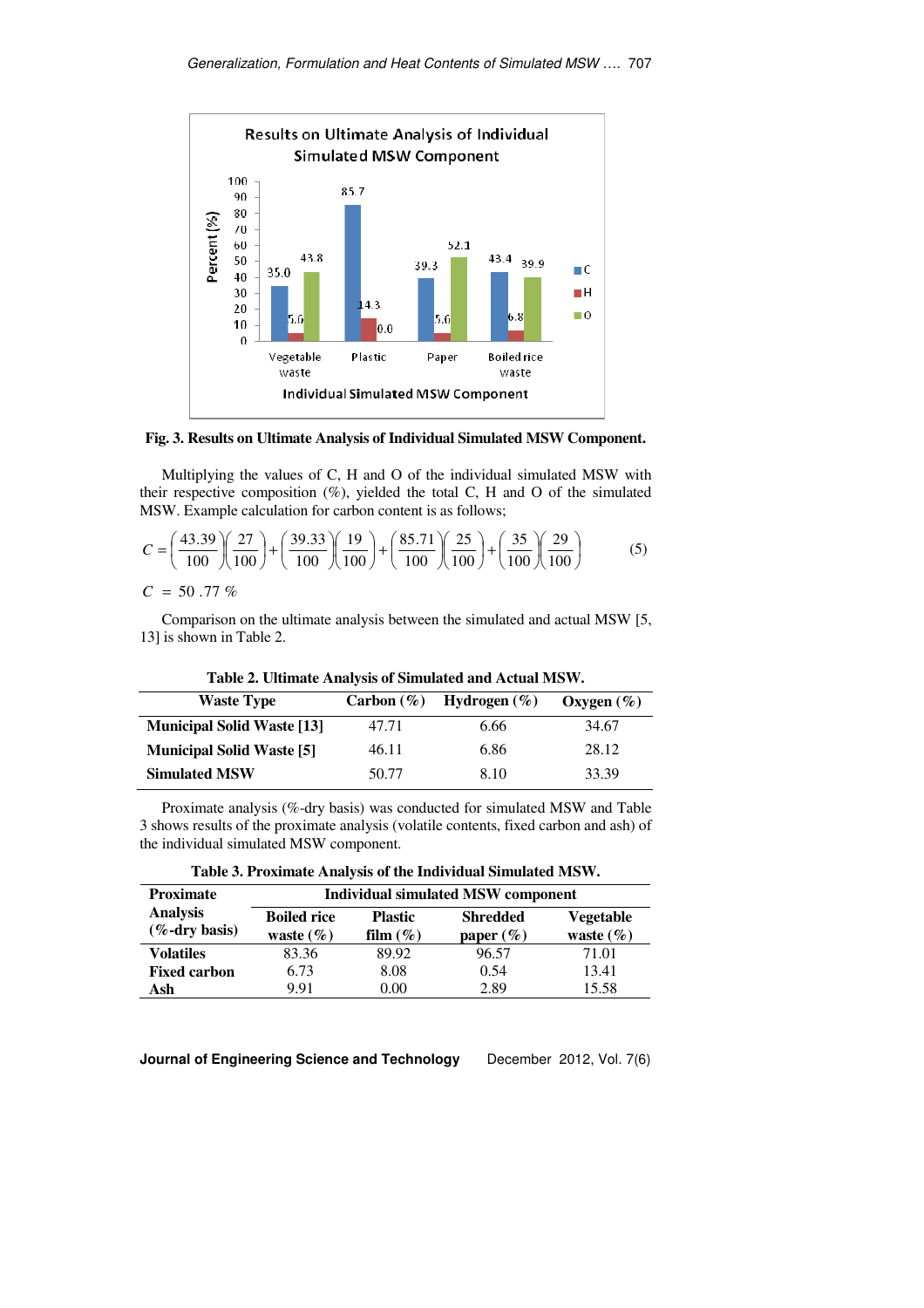Similarly, the percentage composition of the individual simulated municipal solid waste was multiplied with its individual content of volatiles, fixed carbon and ash to give the average volatiles, fixed carbon and ash. Example calculation for volatile content is as follows;

$$
Volatiles = \left(\frac{83.36}{100}\right)\left(\frac{27}{100}\right) + \left(\frac{89.92}{100}\right)\left(\frac{25}{100}\right) + \left(\frac{96.57}{100}\right)\left(\frac{19}{100}\right) + \left(\frac{71.01}{100}\right)\left(\frac{29}{100}\right) \tag{6}
$$

Volatile =  $83.93\%$ 

Comparison between proximate analysis results of actual MSW and simulated MSW is shown in Table 4. The overall properties of simulated MSW and actual MSW are tabulated in Table 5. The heating values (HHV and LHV) for both dry basis and as received (raw) for simulated MSW and actual MSW are also calculated. Results showed that the percentage composition, ultimate, proximate and calorific values of simulated MSW were identical with actual MSW with minimum percentage errors.

|  | Table 4. Proximate Analysis of Simulated and Actual MSW. |  |  |  |  |
|--|----------------------------------------------------------|--|--|--|--|
|  |                                                          |  |  |  |  |

| <b>Proximate Analysis</b><br>$(\%$ -dry basis) | <b>Municipal solid</b><br>waste [5] $(\%)$ | <b>Municipal solid</b><br>waste [13] $(\% )$ | <b>Simulated</b><br>$MSW(\%)$ |  |
|------------------------------------------------|--------------------------------------------|----------------------------------------------|-------------------------------|--|
| <b>Volatiles</b>                               | 69.70                                      | 83.21                                        | 83.93                         |  |
| <b>Fixed carbon</b>                            | 9.71                                       | 8.04                                         | 7.83                          |  |
| Ash                                            | 20.58                                      | 8.75                                         | 7.74                          |  |

| <b>Ultimate Analysis</b>  | <b>Municipal solid</b> | <b>Municipal solid</b>               | <b>Simulated</b> |
|---------------------------|------------------------|--------------------------------------|------------------|
| (wt $\%$ - dry basis)     | waste [5]              | waste [13]                           | <b>MSW</b>       |
| Carbon                    | 46.11                  | 47.71                                | 50.77            |
| <b>Hydrogen</b>           | 6.86                   | 6.66                                 | 8.10             |
| Oxygen                    | 28.12                  | 34.67                                | 33.39            |
| Ash                       | 20.58                  | 8.75                                 | 7.74             |
|                           |                        | <b>Waste Properties</b>              |                  |
| <b>Moisture Content</b>   | 55.01                  | 61.71                                | 52.34            |
| $(\%)$                    |                        |                                      |                  |
| Dry waste content         | 44.99                  | 38.29                                | 47.66            |
| $(\%)$                    |                        |                                      |                  |
|                           |                        | Proximate Analysis (wt% - dry basis) |                  |
| <b>Volatiles</b>          | 69.70                  | 83.21                                | 83.93            |
| <b>Fixed carbon</b>       | 9.71                   | 8.04                                 | 7.83             |
| Ash                       | 20.58                  | 8.75                                 | 7.74             |
|                           |                        | <b>Heating Value (MJ/kg)</b>         |                  |
| <b>High Heating Value</b> | Not available          | 7.46                                 | 10.88            |
| $(HHV - as received)$     |                        |                                      |                  |
| <b>Low Heating Value</b>  | Not available          | 5.95                                 | 9.60             |
| $(LHV - as received)$     |                        |                                      |                  |
| <b>High Heating Value</b> | Not available          | 19.48                                | 22.82            |
| $(HHV - dry basis)$       |                        |                                      |                  |
| <b>Low Heating Value</b>  | Not available          | 17.97                                | 21.54            |
| $(LHV - dry basis)$       |                        |                                      |                  |

**Table 5. Properties and Heating Value of Simulated and Actual MSW.**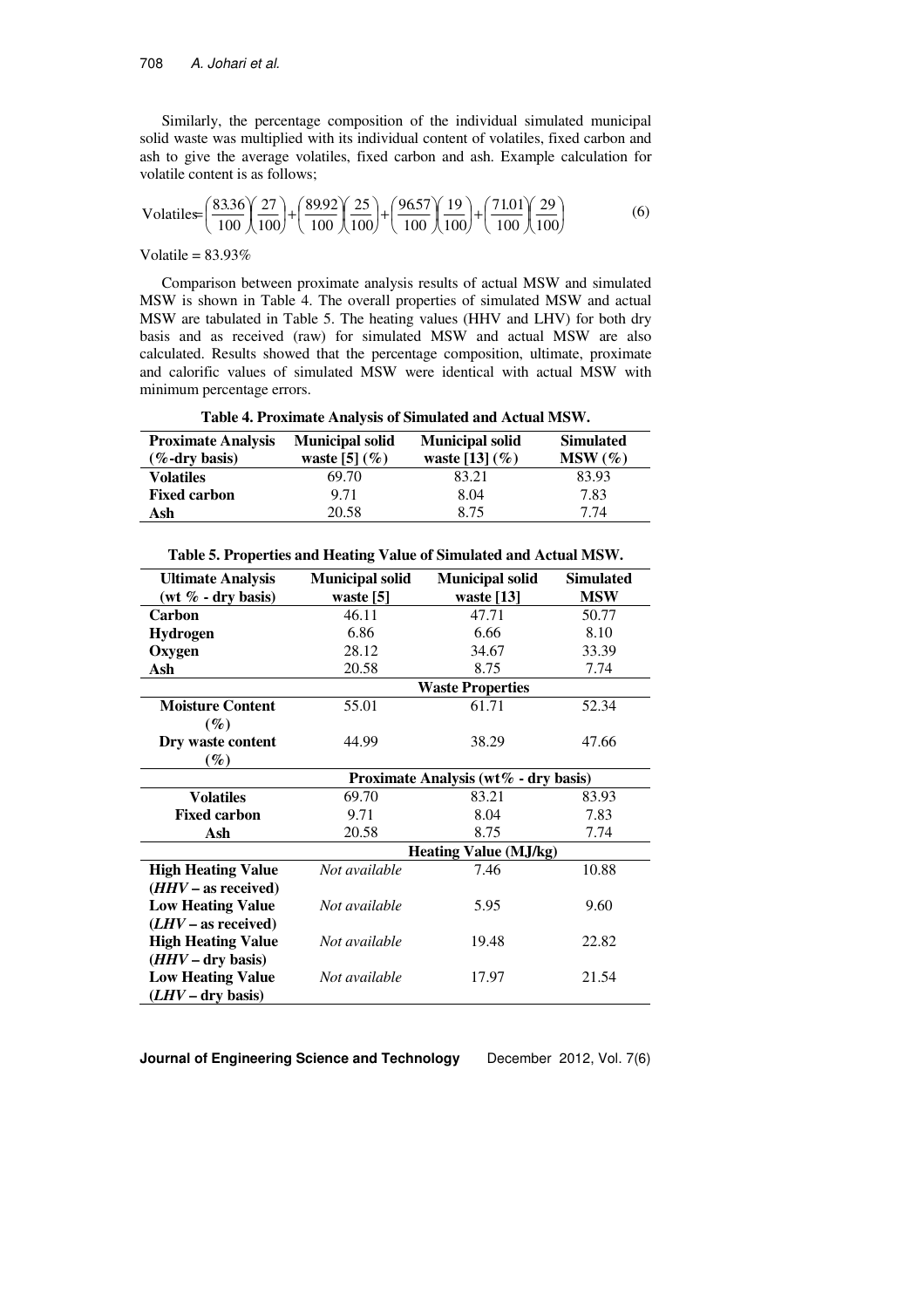## **4. Conclusions**

Simulated MSW used in this study was formulated based on major waste compositions obtained from the municipal solid waste characteristic study conducted in Kuala Lumpur in 2001. The generalization technique was used to estimate the properties of simulated MSW. The technique was developed to overcome the heterogeneous complexity of actual MSW. The compositions of simulated MSW were generalized into four main components which consist of paper (19%), plastic (25%), food (27%) and vegetable waste (29%). Proximate and ultimate analyses were carried out on the simulated MSW and it was established that its properties were almost identical to the actual MSW and was considered to be representative of the actual compositions of municipal solid waste in Malaysia.

### **References**

- 1. Ngoc, U.N.; and Schintzer, H. (2009). Sustainable solutions for solid waste management in South East Asian countries. *Waste Management*, 29(6), 1982-1995.
- 2. Ahmed, S.I.; Johari, A.; Hashim, H.; Alkali, H.; and Ramli, M. (2011). Renewable energy and carbon reduction potentials of municipal solid waste in Malaysia. *IEEE* 1 *st Conference on Clean Energy and Technology* (*CET*), 280-286.
- 3. Malaysian Government Report on National Solid Waste Management Policy, In: Manaf, L.A.; Samah, M.A.; and Zukki, N.I. (2009). Municipal solid waste management in Malaysia: Practices and Challenges. *Waste management*, 29(11), 2902-2906.
- 4. Yip, C.H.; and Chua, K.H. (2008). An overview on the feasibility of harvesting landfill gas from MSW to recover energy. *The International Conference on Construction and Building Technology ICCBT* 2008, F(28), 303-310.
- 5. Kathirvale, S.; Yunus, M.N.M; Sopian, K.; Samsuddin, A.H. (2003). Energy potential from municipal solid waste in Malaysia. *Renewable Energy*, 29(4), 559-567.
- 6. Ghani, W.A.W.A.K.; and Idris, A. (2009). Preliminary study on biogas production of biogas from municipal solid waste (MSW) leachate. *Journal of Engineering Science and Technology* (*JESTEC*), 4(4), 374-380.
- 7. Liang, L.; Sun, R.; Fei, J.; Wu; Shaohua; Liu, X.; Dai, K.; and Yao, N. (2008). Experimental study on effects of moisture content on combustion characteristics of simulated municipal solid wastes in a fixed bed. *Bioresource Technology*, 99(15), 7238-7246.
- 8. Yang, Y.B.; Yamauchi, H.; Nasserzadeh, V.; and Swithenbank, J. (2003). Effect of fuel devolatilization on the combustion of wood chips and incineration of simulated municipal solid wastes in a packed bed. *Fuel*, 82(18), 2205-2221.
- 9. Thipse, S.S.; Sheng, C.; Booty, M.R.; Magee, R.S.; and Bozzelli, J.W. (2001). Chemical makeup and physical characteristics of a synthetic fuel and